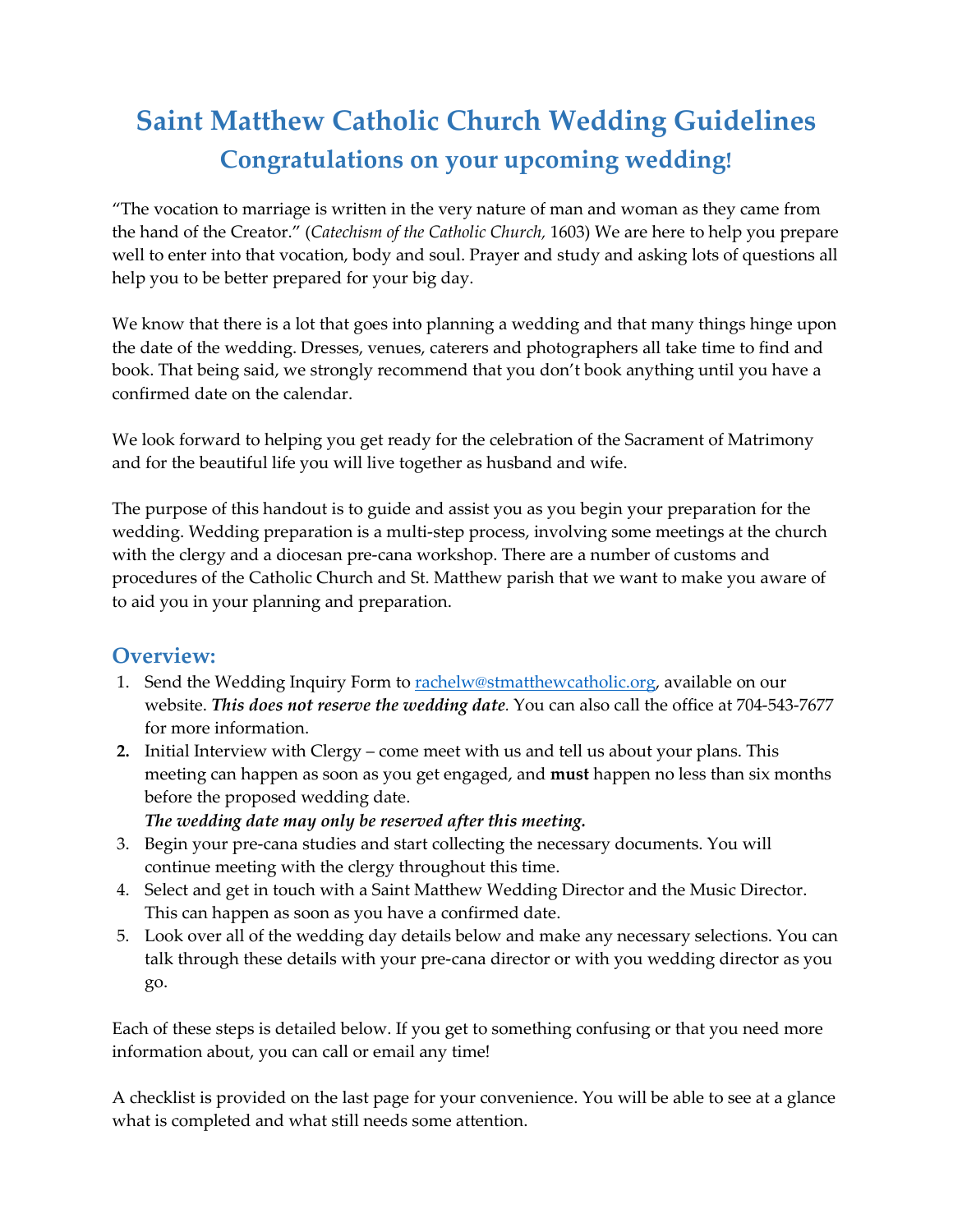# **Step 1: Getting Started**

*Please meet with us as soon as possible, but at least 6 months prior to the proposed wedding date.* We are excited about being with you throughout the preparation for the Sacrament of Holy Matrimony! The best way to get started is by sending in the **Wedding Inquiry Form** and emailing it to Rachel at [rachelw@stmatthewcatholic.org.](mailto:rachelw@stmatthewcatholic.org) She will then have the information she needs to contact you and help you set up the initial interview. (Be advised, this is not a reservation of a particular date.)

At this point, we want to get the process started in making preparations for the various parts of marriage preparation. These are the things we need to start:

- 1. **Schedule Initial Interview with the Priest or delegate**: You will begin the marriage preparation process by scheduling an interview with the priest or his delegate.
- 2. **Baptismal Certificate**: Saint Matthew will contact the parish of your baptism to request a new (issued within the last six months), annotated baptismal certificate. We need this in order to ensure your sacramental freedom to marry. In order to do this, you will need to tell us the place and approximate date of your baptism.
- *3.* **Reserving a Date**: Some couples, when they contact the parish, will have already chosen a wedding date. Be advised that we cannot confirm a time and date for your wedding until your initial interview with the priest or deacon. He will work with you to make sure that nothing stands in the way your readiness to marry before a date is confirmed. *In order to reserve a date at Saint Matthew, you must have been a registered parishioner at Saint Matthew for at least three months. There is a \$200 non-refundable reservation fee for those who have not been a registered parishioner for at least a year.*

# **Step 2: Initial Interview with the Clergy**

## *No less than six months before the wedding.*

Your marriage preparation will begin with a meeting with one of the priests or deacons. The priest or deacon will lay out the program of marriage preparation and give you the opportunity to ask any questions you may have about it. This will be a very comfortable conversation so that you can get to know each other, and for you to have the chance to tell the priest or deacon about yourselves, your courtship, your upbringing in the faith, etc.

If there has been a prior marriage of any kind by either the prospective bride or groom (meaning that either of you has formally said "I do" to anyone, anywhere) please inform the priest or deacon at this meeting.

#### **If it is determined that there is nothing standing in the way of your marriage, we will then be able to schedule the date and time of your wedding and rehearsal.**

- Weddings take place on most Saturdays of the year.
- Possible wedding times: Main Church: 11:00 a.m., 1:00 p.m. or 3:00 p.m.

Once your date is confirmed, you may contact one of our Saint Matthew Wedding Directors and our Music Director to begin planning the ceremony details. (See Step 4 for more information.)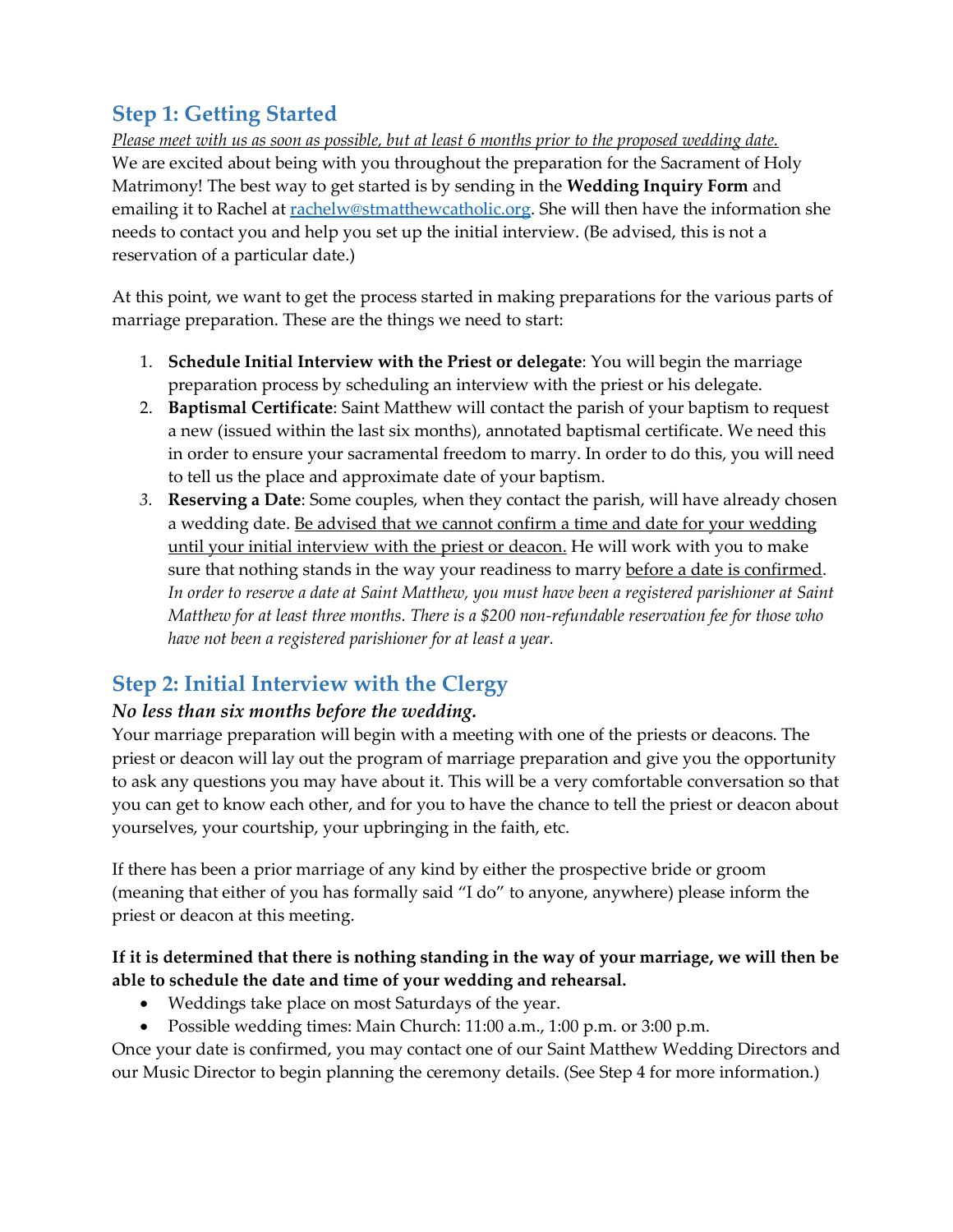## **Step 3: Pre-Cana Study**

#### *This will be ongoing throughout the six months prior to your wedding.*

Preparation for marriage in the Catholic Church requires a great deal of study and learning. You are preparing for a sacrament that will last as long as you both shall live! So, it only makes sense that you should know well the gift of God that you are preparing to receive, and that you should learn how to be ready to receive it.

The Pre-Cana Studies have the following parts:

- 1. **On-Going Meetings with your Pre-Cana director:** You will meet to study the Sacrament of Holy Matrimony and plan your Pre-Cana preparations. The frequency and number of these meetings is at the discretion of the director.
- 2. **FOCCUS Pre-Marriage Inventory**: FOCCUS is a series of questions answered by both the bride and the groom which examines all aspects of your relationship. This instrument is not an exam, but merely a tool to help you take a look at your relationship. You will identify your strengths and your weaknesses, and, in subsequent meetings, will talk about how to improve on areas in your relationship that need growth.
- 3. **Catholic Charities One-Day Marriage Preparation Workshop:** This one-day course gives you an opportunity to receive an in-depth treatment of certain important topics, such as:
	- Marriage as Sacrament and Covenant
	- Families of Origin and Procreation
	- Marital Sexuality and Natural Family Planning
	- Communication and Conflict Resolution
	- Money and Finances

Register here: [www.ccdoc.org/en/marriagepreparation.](https://ccdoc.org/en/marriagepreparation)

- 4. **Natural Family Planning Course**: Natural Family Planning teaches couples how they are to embrace God's beautiful design for the life of intimacy that husband and wife will share. As the use of contraception has become so prevalent in our society, NFP is an essential part of the preparation that couples receive for marriage. The course can be taken at a class offered by Catholic Charities of the Diocese of Charlotte, www.ccdoc.org/nfp.
- 5. *Good News About Sex and Marriage* by Christopher West: We will give you a copy of this book. It's a great way to get the conversation started about some of the realities of married life.

At this point, you will also be collecting some important paperwork:

- **1. Baptismal Certificate**: Saint Matthew will contact the parish of your baptism to request a new (issued within the last six months), annotated baptismal certificate. Saint Matthew may contact you for more information regarding your baptism.
- **2. Freedom to Marry Affidavit** The priest will provide more information about these.

#### **3. Marriage License**

It is the responsibility of the bride and groom to obtain two original copies of their marriage license prior to the ceremony from the Mecklenburg County Register of Deeds (located at 720 E. Fourth St., Charlotte, NC 28202; phone no. 704-336-2443) or, other NC county register office. **Both originals should be submitted a few days before the wedding to the priest or deacon officiating.**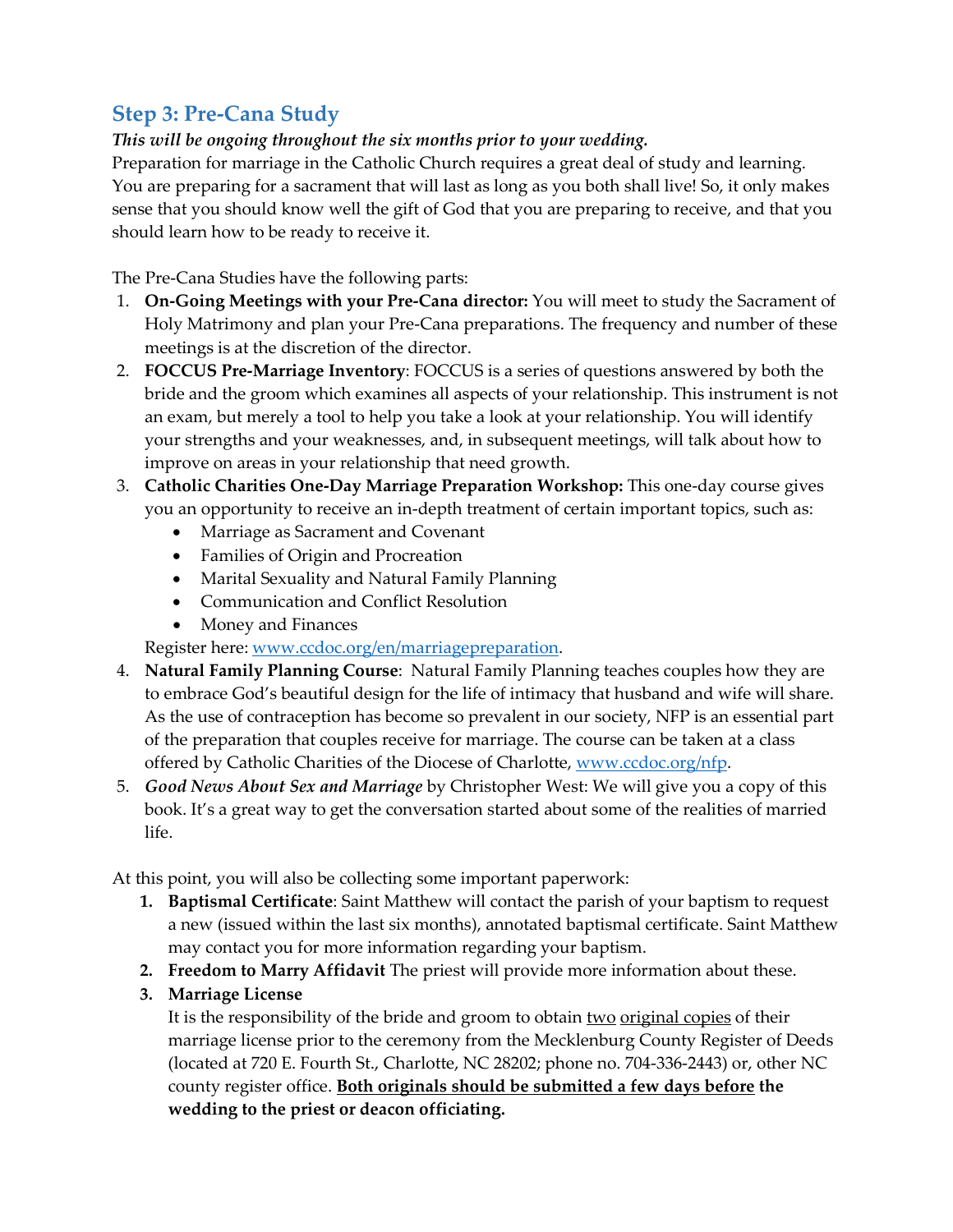# **Step 4: Liturgy and Music**

#### **Wedding Readings and Liturgy**

Use the *Together for Life* booklet to choose the readings you would like to have at your wedding. Please communicate your choice to your Wedding Director and your Pre-Cana director.

## **Wedding Directors**

Once your date is confirmed, you may contact one of our Saint Matthew Wedding Directors to begin planning the ceremony details. St. Matthew has two wedding directors,

- Marjory Dury, cell: 704-562-7886
- Rosanna Alvarez, cell: 980-297-3704

**It is a requirement for you to use a Wedding Director from St. Matthew Catholic Church.** Our directors are familiar with the wedding policies and procedures at St. Matthew and will help you navigate the rehearsal and the wedding day. The Fee for the director is \$250, paid directly to the director two weeks prior to the wedding ceremony.

### **Wedding Music**

Our Music Director will walk you through everything you need to know about music for your wedding day. Whether you are planning a full Mass or Ceremony there are similar needs for music to make your wedding beautiful.

- Process: Please plan to schedule a meeting with the bride/groom or whoever is involved with selecting the music. If you have ideas of preferred songs, that's fine. If not, no worries. Our Music Director will offer many suggestions and walk you through the entire Ceremony/Mass.
- Music Planning Meeting: Meeting takes about 20-30 minutes Let us know your availability and we will work out a timeframe that accommodates everyone.
- Budget: From a budgeting standpoint, it is \$450 total, which includes payment for musician, cantor/soloist and coordination. If you desire additional musicians, (i.e. trumpet, flute, violin, string trio, harp, etc…) there is an additional amount due for each.
- Deposit: We ask for a deposit of \$225 to hold the date for the musician and cantor/soloist. The final \$225 is due 2 weeks prior to the wedding. All checks are to be made payable to St. Matthew Catholic Church and dropped off to the front desk of the church office. Funds will be disbursed to musician(s), cantor/soloist, etc.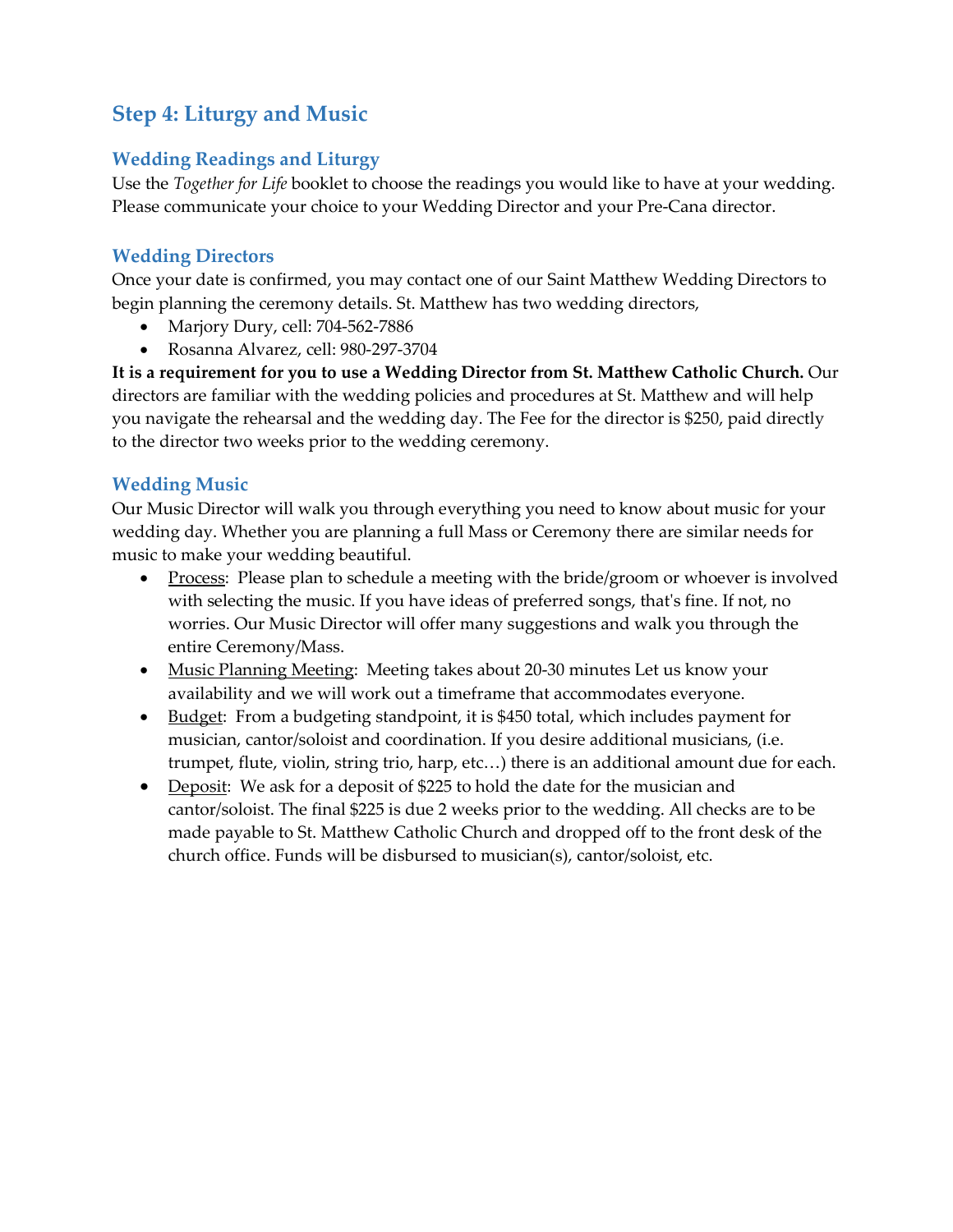# **Step 5: Details for Your Wedding Day**

**Please be on time.** We cannot stress the importance of being on time. Due to other scheduled activities at the Church, a late start will shorten your allotted time for taking wedding pictures at the end of your ceremony.

#### **Bride's room:**

- Available 90 minutes prior to your wedding time. All personal belongings, floral boxes, trash, and everything you brought into the room must be removed from the bride's room before you enter the Sanctuary or Chapel for the commencement of your wedding ceremony.
- Your hairdresser, professional make-up artist, are not to be invited to the bride's room.
- Please limit the number of people in the bride's room to the bride, bridesmaids and mothers.

#### **Flowers & Other Décor:**

- Pedestals are available for two floral arrangements to be placed in back of the altar on either side of the crucifix in the Sanctuary or a single arrangement can be placed on a pedestal at the foot of the cross. Weddings in the Chapel may have two floral arrangements placed on either side of the Tabernacle.
- Flowers are to remain in the church after the wedding.
- No flowers are to be placed upon the altar.
- Bows may be placed on the pews via pew clips (**these must be provided by either the florist or the bride**).
- The candles on either side of the altar may be decorated.
- Candelabrum are not permitted. Existing flowers and decorations already placed on the altar are not to be removed.

#### **Notes on the Space:**

Due to time constraints, the following rules have been set in place:

- No confetti, bird seed, balloons, or anything that remains on the ground are to be used in or around the church.
- No flower petals to be thrown on the floor of the church by the flower girl.
- No aisle runner is permitted.
- No receiving line may be held at the church after the ceremony.

#### **Honorarium for the Clergy**

On the day of your wedding, the groom is usually responsible for the honorarium given to the priest or deacon officiating at the marriage. The suggested minimum stipend is \$250. However, should you desire to give a larger offering, this is entirely at your discretion. (Blue envelope for this stipend is included with this packet.)

#### **Notes on Photography and Videography**

Only formal pictures of the bride and groom and their bridal party are to be taken in the Sanctuary or the Chapel. Informal "fun" photographs don't fit with the sanctity of the church or chapel, and should wait until you are outside the church or at the reception.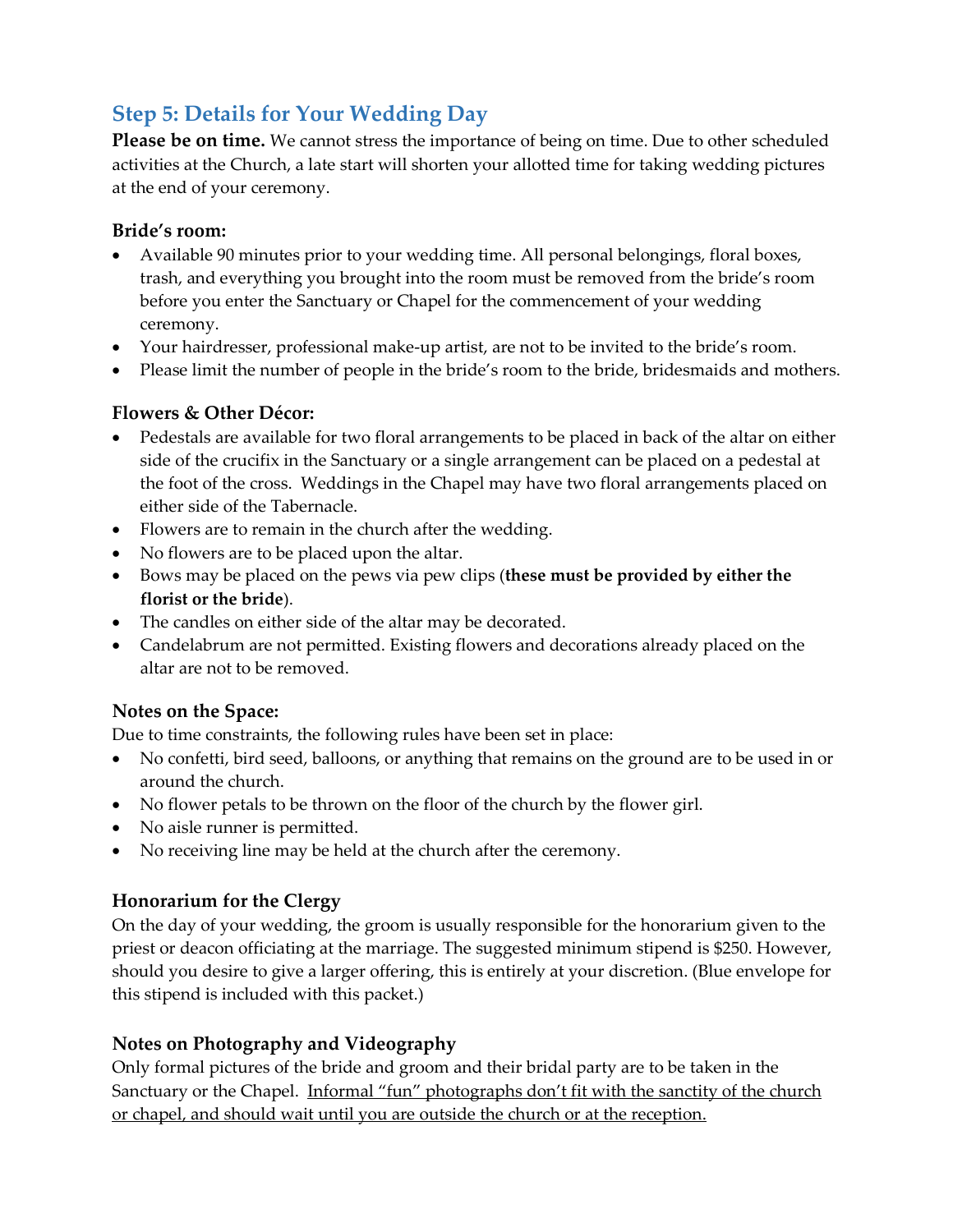You will be allowed **one-half hour** after the ceremony (provided the wedding started on time) for photography in the Church or Chapel. Before the ceremony, pictures may be taken in the narthex (vestibule) area, outside on the church grounds or in the bride's room. **No pictures are permitted in the Church or Chapel prior to the ceremony.**

There may be no manned cameras (video or still) used in the Sanctuary (altar area) during the ceremony. An unmanned video camera may be placed in a designated area at the side of the altar. Still cameras and manned videos may be used in back of the Church or Chapel and also behind the first tier of pews provided this is behind all seated wedding guests. Please check with the Priest or Wedding Director for specific placement of these cameras. **All flash photography must cease once the bride has walked down the aisle** to the altar and presented to the groom. Flash photography may resume once the ceremony has concluded.

We ask you and your staff to please be considerate of the organist and/or other musicians. Noise is very distracting during their performance. All equipment should be placed in an area that will not obstruct free movement of the wedding party or their guests.

Please do not place anything on the altar. If you need additional height for your photography work, please bring a step stool. Do not stand on the edge of the Baptismal Font or on the chairs or pews.

There is a separate page that can be given to your photographer or videographer ahead of time, should you so desire.

A digital copy is also available on our website, stmatthewcatholic.org/sacraments/matrimony.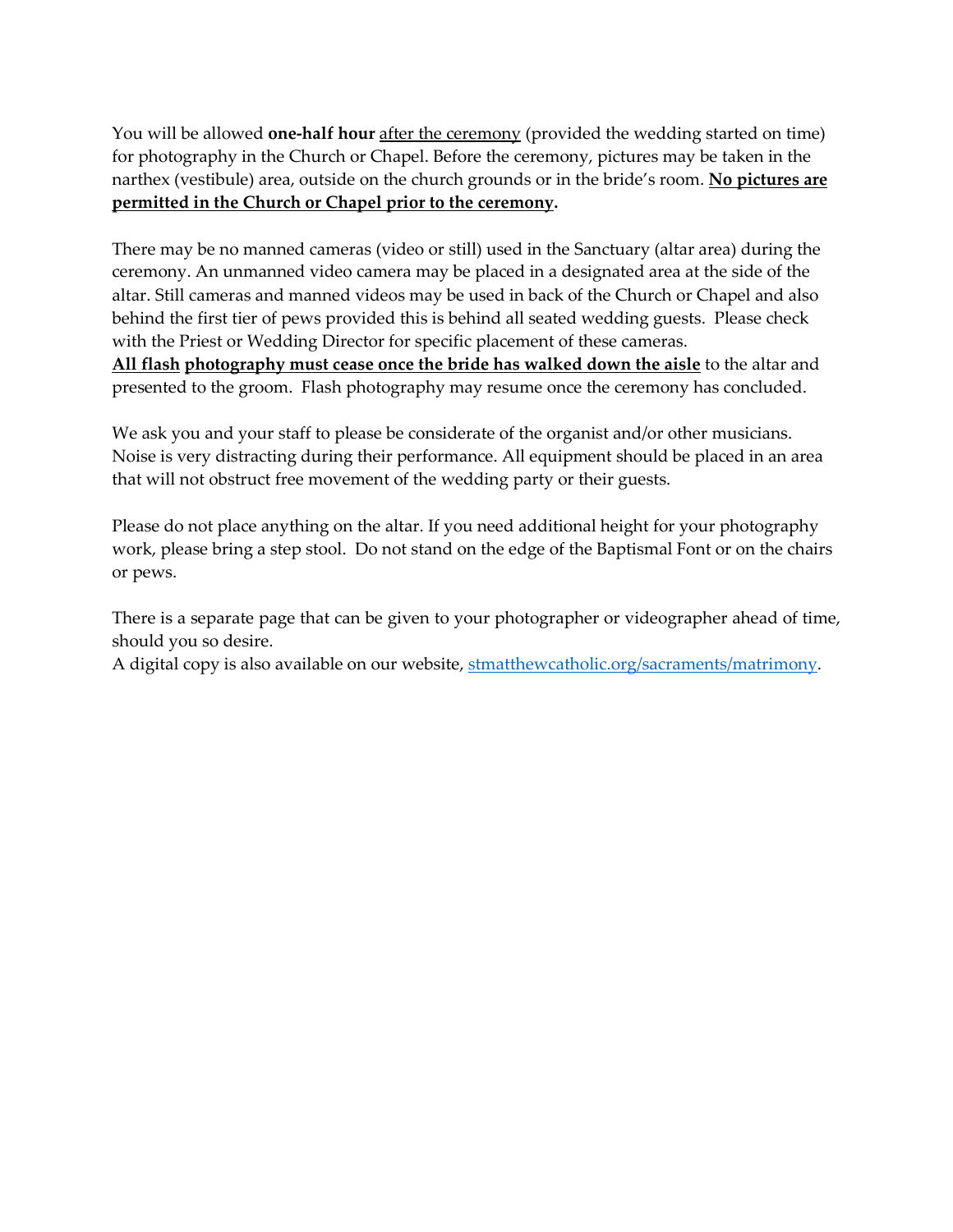## **INSTRUCTIONS FOR PHOTOGRAPHERS AND VIDEOGRAPHERS FOR WEDDINGS AT ST. MATTHEW CATHOLIC CHURCH**

We welcome you and your staff to St. Matthew Catholic Church. Photography and videography are allowed; however, we ask you to adhere to the following rules:

- Only formal pictures of the bride and groom and their bridal party are to be taken in the Sanctuary or the Chapel. Informal "fun" photographs are inappropriate and **are not** permitted in the Sanctuary or Chapel. Such photographs should be taken outside the church or at the reception.
- You will be allowed **one-half hour** after the ceremony (provided that the wedding started on time) for photography in the Sanctuary or Chapel. Before the ceremony, pictures may be taken in the narthex (vestibule) area, outside on the church grounds or in the bride's room.

#### **No pictures are permitted in the Sanctuary or Chapel prior to the ceremony.**

- There may be no manned cameras (video or still) used in the Sanctuary (altar area) during the ceremony. An unmanned video camera may be placed in a designated area at the side of the altar. Still cameras and manned videos may be used in back of the Sanctuary or Chapel and also behind the first tier of pews provided this is behind all seated wedding guests. Please check with the Priest or Wedding Director for specific placement of these cameras. **All flash photography must cease once the bride has walked down the aisle** to the altar and presented to the groom. Flash photography may resume once the ceremony has concluded.
- We ask you and your staff to please be considerate of the organist and/or other musicians. Noise is very distracting during their performance. All equipment should be placed in an area that will not obstruct free movement of the wedding party or their guests.
- Please do not place anything on the altar. Also, if you need additional height for your photography work, please bring a step stool. Do not stand on the edge of the Baptismal Font or on the chairs or pews.

These guidelines were prepared in the hope of making each wedding picture special and creating some wonderful photographic memories while at the same time being respectful to the place where they are being taken. We thank you for your cooperation.